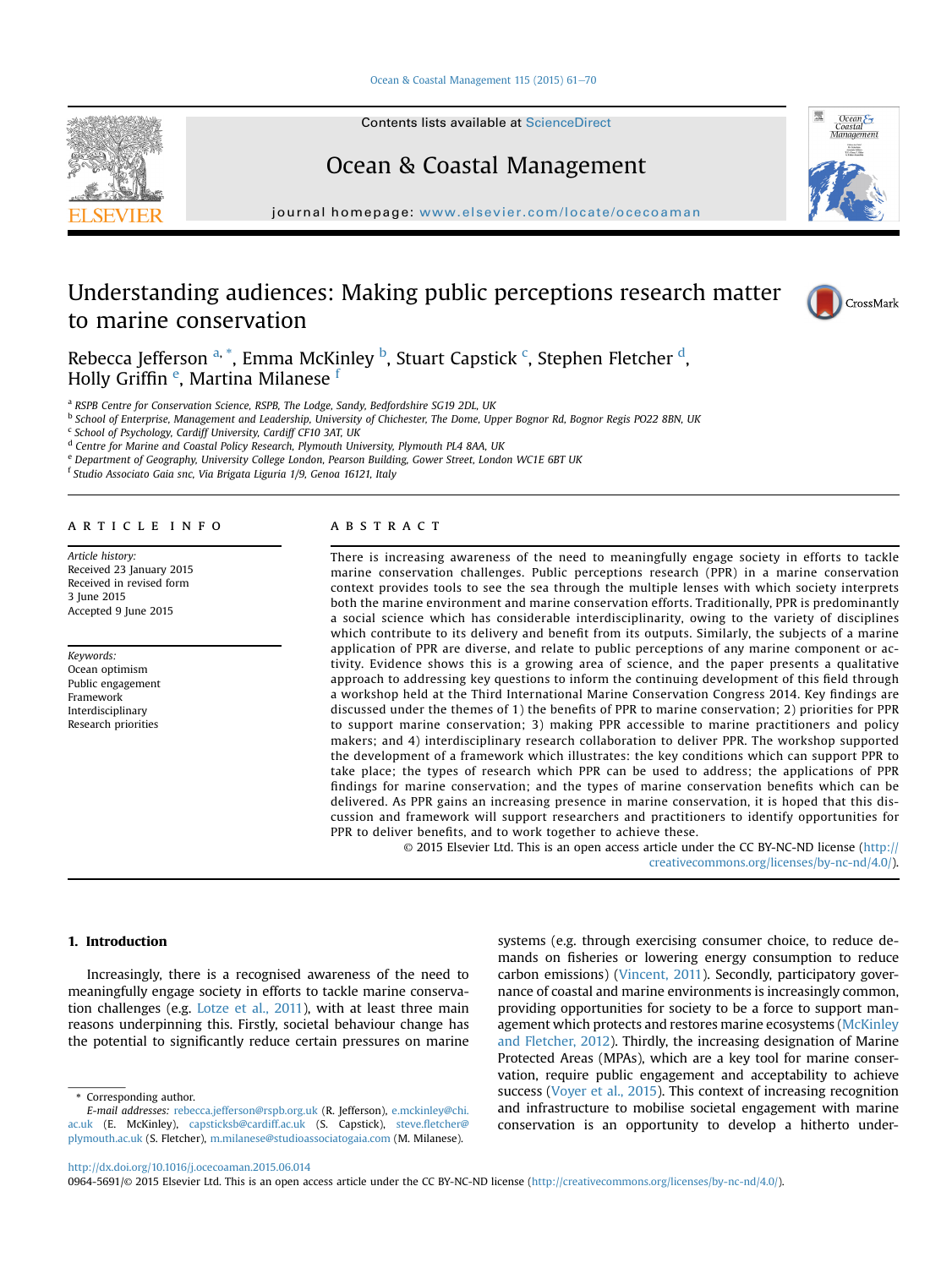exploited policy channel to deliver marine conservation benefits.

### 1.1. Public perceptions research for marine conservation

Public perceptions research (PPR) in a marine conservation context provides tools to view the sea through the multiple lenses with which audiences interpret both the marine environment and marine conservation efforts ([Thomas et al., 2015; Jefferson, 2010\)](#page-9-0). "Perceptions" is an umbrella term which includes components such as knowledge, interest, social values, attitudes or behaviours. The types of research being conducted are extensive and can include qualitative and quantitative approaches such as questionnaires, interviews and focus groups. Public perceptions are rarely homogenous, with influencing variables including age, gender, social values, or proximity to the coast [\(Jefferson et al., 2014; Rose et al.,](#page-9-0) [2008; Ocean Project, 1999](#page-9-0)). It is essential to recognise the heterogeneity in society's connection with the sea and to incorporate this into conservation engagement efforts [\(Jefferson et al., 2014\)](#page-9-0). By understanding public perceptions of the sea, particularly the ways in which people value and connect with the marine environment and the issues which affect it, engagement can be developed to resonate with the target audience and generate the greatest marine conservation outcome.

At an international scale, perceptions may differ or even diverge between countries, possibly as a result of the complex interplay of environmental or cultural factors. For instance, in a survey carried out in 2008 ( $n = 1,579$ , aged 5-13 years), children and teenagers from Italy were more likely to associate seas with positive feelings (e.g. "the sea is funny", "the sea gives me dreams") while children and teenagers from the UK were more likely to associate them with negative ones (e.g. "the sea has dangerous animals in it", "the sea is dark", "the sea scares me"), whilst respondents from Poland and Ukraine held intermediate positions [\(Milanese et al., 2014; 4SEAS,](#page-9-0) [2010](#page-9-0)). This study reveals the need to understand how age influences perceptions, with children and teenagers tending to associate seas with positive feelings more than adults. Awareness of such differences can be used to help design tailored marine engagement campaigns.

PPR is predominantly a social science incorporating insights from psychology, sociology and human geography disciplines. However, it often includes expertise from natural sciences to inform the development of research questions and approaches; this interdisciplinarity is a considerable strength of PPR for marine conservation ([Jefferson, 2010\)](#page-9-0). In this vein, PPR has in many cases adopted a 'risk perception' framework, so as to examine the factors affecting people's judgements about natural or human-caused hazards. In particular, the differing influences of emotional and cognitive processes on risk perception have been stressed by researchers such as [Slovic et al. \(2004\)](#page-9-0) when assessing public attitudes towards subjects such as nanotechnology ([Lee et al., 2005\)](#page-9-0) and climate change [\(Sundblad et al., 2007](#page-9-0)). Identifying the ways in which the public and experts diverge in their knowledge and attitudes has also been a focus of risk perception research (e.g. [Savadori](#page-9-0) [et al., 2004; Reynolds et al., 2010](#page-9-0)). For example, [Thomas et al. \(2015\)](#page-9-0) have observed that public perceptions of sea-level rise due to climate change vary in subtle but important ways from expert assessments. These researchers found that in many cases there was alignment between the public and experts in their perspectives, for example concerning the risks of erosion, flooding and ecological change resulting from sea-level rise. However, whereas experts stressed thermal expansion of water and land-based ice melt as factors critical to sea-level rise, there was relatively limited awareness or recognition of these causes among the public. This manner of pinpointing differences in understanding between the public and experts has been argued to be a critical step in the design of effective communication and science education programs ([de Bruin and Bostrom, 2013\)](#page-8-0). [Pidgeon and Fischhoff \(2011\)](#page-9-0) have likewise stressed that careful attention to the information needs and pre-existing understanding of an audience can form part of a process of 'strategic listening' able to bring about improved science communication.

The subjects of marine PPR are diverse, and relate to public perceptions of any marine component or activity. PPR can focus on the negative elements of marine conservation (such as what issues people are concerned about, how fear of the sea manifests itself) or identify feelings of hopelessness (such as problems being 'too big to fix') (e.g. [Trenouth et al., 2012; Morgan et al., 2010; Pendleton et al.,](#page-9-0) [2001\)](#page-9-0). Equally, however, these tools can be used to delve into the optimistic elements of marine conservation, such as the positive connections people have with the sea, memories of coasts and marine spaces, the marine elements which people are interested in, and the issues which people are passionate about supporting ([Jefferson et al., 2014; WWF, 2012; Nordstrom and Mitteager, 2001\)](#page-9-0).

In other fields, there have been examples of PPR being used to investigate public engagement with a particular issue. This can be in relation to issues which are salient to people in a local or practical context (e.g. [Morgan et al., 2010](#page-9-0)) or topics which are more global or less visible in nature. One such topic is ocean acidification arising from anthropogenic carbon emissions [\(Doney et al., 2009\)](#page-8-0). Research in the natural sciences examining ocean acidification has proliferated in recent years [\(Gattuso and Hansson, 2011\)](#page-9-0) and has been increasingly considered in the work of the Intergovernmental Panel on Climate Change [\(P](#page-9-0)ö[rtner et al., 2014](#page-9-0)). Authors such as [Turley and Boot \(2011\)](#page-9-0) have drawn attention to the relevance of ocean acidification for individuals and societies, including economic impacts on fisheries and consequences for recreation and well-being. Others have stressed that it is critical that awareness of the problem of ocean acidification be raised among the public and measures required to address it ([Zeebe et al., 2008\)](#page-9-0). However, there has, to date, been very little research which has examined public perceptions in this area (though see [Gelcich et al., 2014](#page-9-0)). Recent research has started to fill this gap, examining public perceptions of ocean acidification across a representative sample of the British public during 2013 and 2014 ( $n = 2,500$ ) ([Capstick et al., 2014](#page-8-0); see also [Corner et al., 2014\)](#page-8-0). Although less than 20% of survey participants stated that they had heard of ocean acidification, the research found that the subject tended to be associated with negative emotional imagery suggestive of deleterious effects on the marine environment: examples in research participants' own words include 'poisoned fish', 'the sea being destroyed' and 'destruction of marine habitat'. A conclusion drawn from the study was that those seeking to generate accurate understanding of ocean acidification should seek to counter the plausible but misleading notion of localised pollution as having an important causal role. In addition, the research noted something of a mismatch between expert and public perceptions in this area. Whereas it is not generally controversial among experts that carbon emissions are a principal driver of acidification, there is less certainty about the effects upon organisms and ecosystems (cf. [Gattuso et al., 2013](#page-9-0)). By contrast, among public research participants, there was perceived to be a greater degree of controversy concerning the underlying cause of ocean acidification. Again, these findings and this example of the use of PPR in a marine context help to point the way towards areas for emphasis in science communication, so as to effectively raise awareness of the current state of knowledge in this area.

As previously mentioned, public audiences are not homogenous in their perceptions and this can lead to multiple public audiences within society. For this paper we interpret 'public' broadly to include audiences which are not represented within sector-specific studies, such as studies of communities or the general public. This is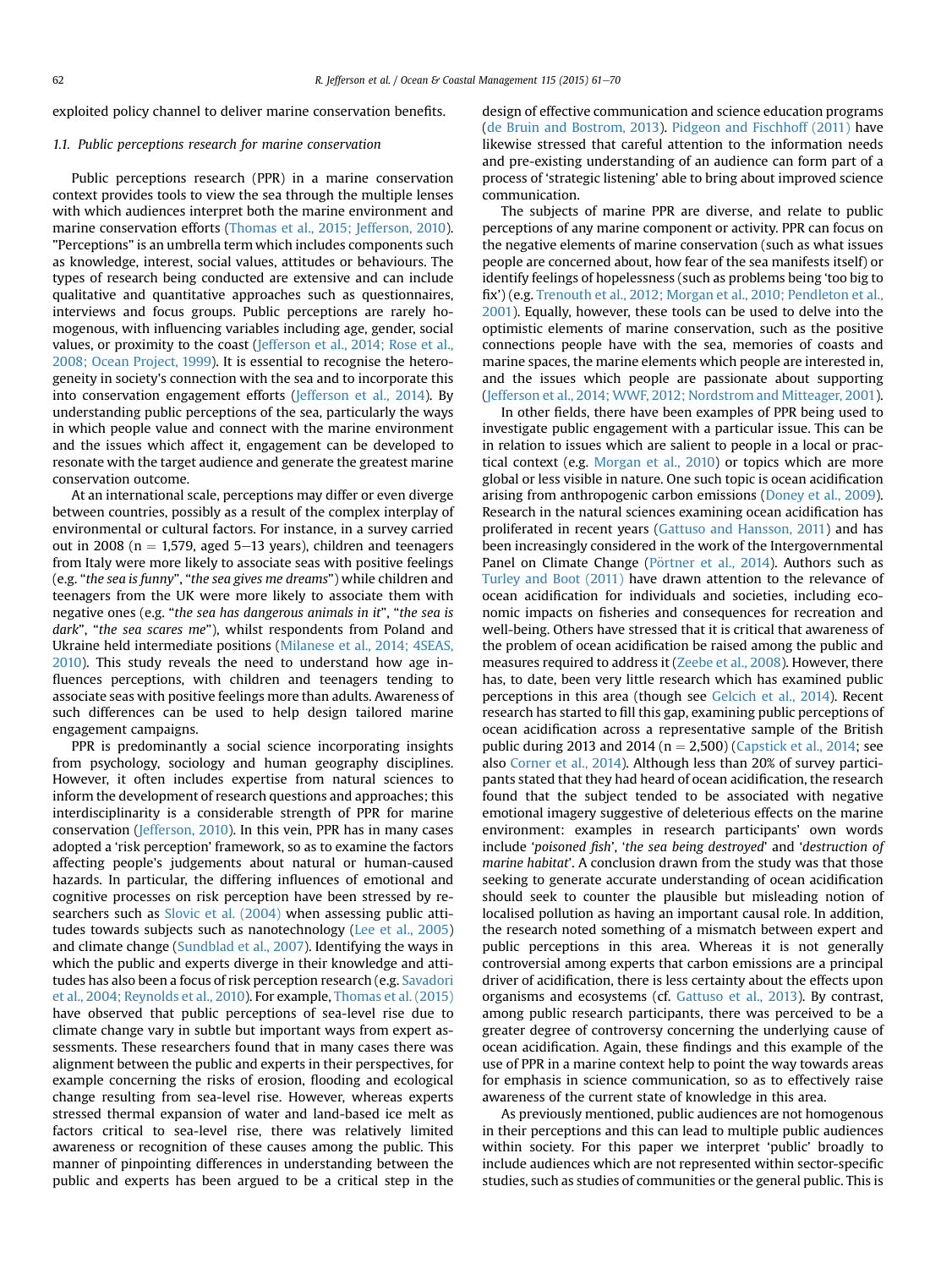<span id="page-2-0"></span>not to say that more focused studies, e.g. those which investigate fishers' perceptions, are not relevant, but it highlights that there is currently a gap in our efforts to investigate the broader, societalscale picture and a need to focus on the research which informs it.

# 1.2. A growing future for public perceptions research in marine conservation

There is a growing call for PPR to contribute to marine conservation. [Vincent \(2011\)](#page-9-0) describes the need to understand how people connect to the sea in order to successfully engage audiences with marine conservation, a call echoed by [Fletcher et al. \(2012\).](#page-8-0) This importance of inspiring people to care about the seas is further emphasised by [Laffoley \(2014\),](#page-9-0) describing the seas as a place of adventure and enjoyment. However, in order for this ideology to be promoted effectively across society, more needs to be understood about this public element of marine conservation. Given the number of threats to marine ecosystem health from human activities ([Halpern et al., 2008\)](#page-9-0) and the multitude of human behaviours which drive those threats, the potential scope of PPR for marine conservation is vast. Relatively little effort has been made to assess public perceptions of the marine environment [\(Rose et al., 2008;](#page-9-0) [Williams 2008](#page-9-0)). However, as the benefits of PPR become more widely recognised there is growing demand. This demand comes from the need to support marine management processes which require societal engagement such as marine renewable energy developments ([Kerr et al., 2014\)](#page-9-0) and marine protected area management ([Petrosillo et al., 2007\)](#page-9-0). PPR which has been conducted illustrates the wide number of drivers for this research, as it is sourced from academic research (e.g. [Guest et al., 2015](#page-9-0)), government agencies (e.g. Colmar [Brunton, 2014](#page-8-0) for the New Zealand Ministry of Primary Industries), statutory nature conservation bodies (e.g. [Rose et al., 2008](#page-9-0) for Natural England) and environmental non-governmental organisations [\(WWF, 2012\)](#page-9-0) demonstrating that outputs of PPR are valuable to the conservation missions of a variety of entities. To meet the growing demand for PPR, we propose that there is considerable value to marine conservation of investigating how this developing tool can best be applied to deliver positive outcomes for marine conservation.

Further to this, a recent review has assessed the current status of marine PPR, identifying how much of this research has been conducted, in which countries, the topics of study, study size and the approaches which have been adopted [\(Jefferson et al., in prep\)](#page-9-0). The review identified 43 peer reviewed articles and 15 grey literature studies published between 1988 and 2013 with the majority conducted in the USA, UK and Australia. These studies investigated a range of marine conservation components such as coastal erosion, MPAs, marine resource use, marine species and environmental awareness. Fig. 1 shows the growth in volume of marine PPR publications, with a hypothetical projection of how this research may increase, i.e. addressing the key question of how to make PPR science matter or, in other words, what research should be pursued to deliver the maximum benefit to marine conservation outcomes. Given the context of increasing opportunities for societal engagement with marine conservation, PPR could provide results which ensure these processes are most effective.

It is evident that there are numerous directions in which marine PPR could develop, but key questions remain: what should be the focus, how should research be conducted and how can the results be applied in order to contribute to overcoming the challenges of marine conservation? These questions framed the structure of a workshop at the Third International Marine Conservation Congress 2014 (IMCC). The outputs of this workshop are presented here with recommendations as to how to best shape PPR in the future as a tool to support marine conservation.



Fig. 1. Publication of peer reviewed and grey literature articles on public perceptions of the marine environment over time (taken from [Jefferson et al., in prep\)](#page-9-0). The dashed line represents a hypothetical projection of how this field may continue as the demand for this research continues to grow. The grey area represents the question of how to make PPR matter to marine conservation.

# 2. Methods

In order to explore the role of PPR in marine conservation, a two-hour workshop was held during the Third International Marine Conservation Congress held in Glasgow, August 2014. The workshop followed a symposium which presented six perspectives of PPR for marine conservation. The workshop began with an introductory presentation, which outlined PPR for marine conservation and presented Fig. 1 and the need to identify the future development of PPR for marine conservation. Delegates were then split into four facilitated groups, discussing each of the following questions:

- **EXECT** How might you use public perceptions research to support marine conservation outcomes? Do you have examples of when and how this has been done?
- **What are the priorities for future research on public perceptions** of the sea?
- How can connections be fostered between researchers to support cohesion in the research, and practitioners to encourage application of this research to marine conservation?
- How can public perceptions research be made most accessible to practitioners and policymakers?

These four questions were chosen to prompt discussions of different elements of the future development of PPR for marine conservation. The first question reviews how PPR can support marine conservation by investigating real or potential examples of the application of PPR. The second question asked participants to consider the most pressing issues for future PPR to focus on, and aimed to reduce down the potentially overwhelming demand for PPR to cover many aspects of marine conservation. Knowing that the conference would attract researchers and practitioners, the last two questions consider the full life cycle of PPR from research development to marine conservation action. The third question responded to the currently disparate efforts in the field of PPR to identify opportunities for greater cohesion between researchers, to deliver a stronger identity and output from the field. The fourth question investigated the links between research activities and how these could be accessed by policymakers and practitioners.

As part of the workshop introduction, the purpose of the workshop was described to the participants and they were informed that the information recorded would be used to produce a paper output. Attendance at the workshop was voluntary, and participation in the workshop was taken as an indication of informed consent. Participants were given the option to contribute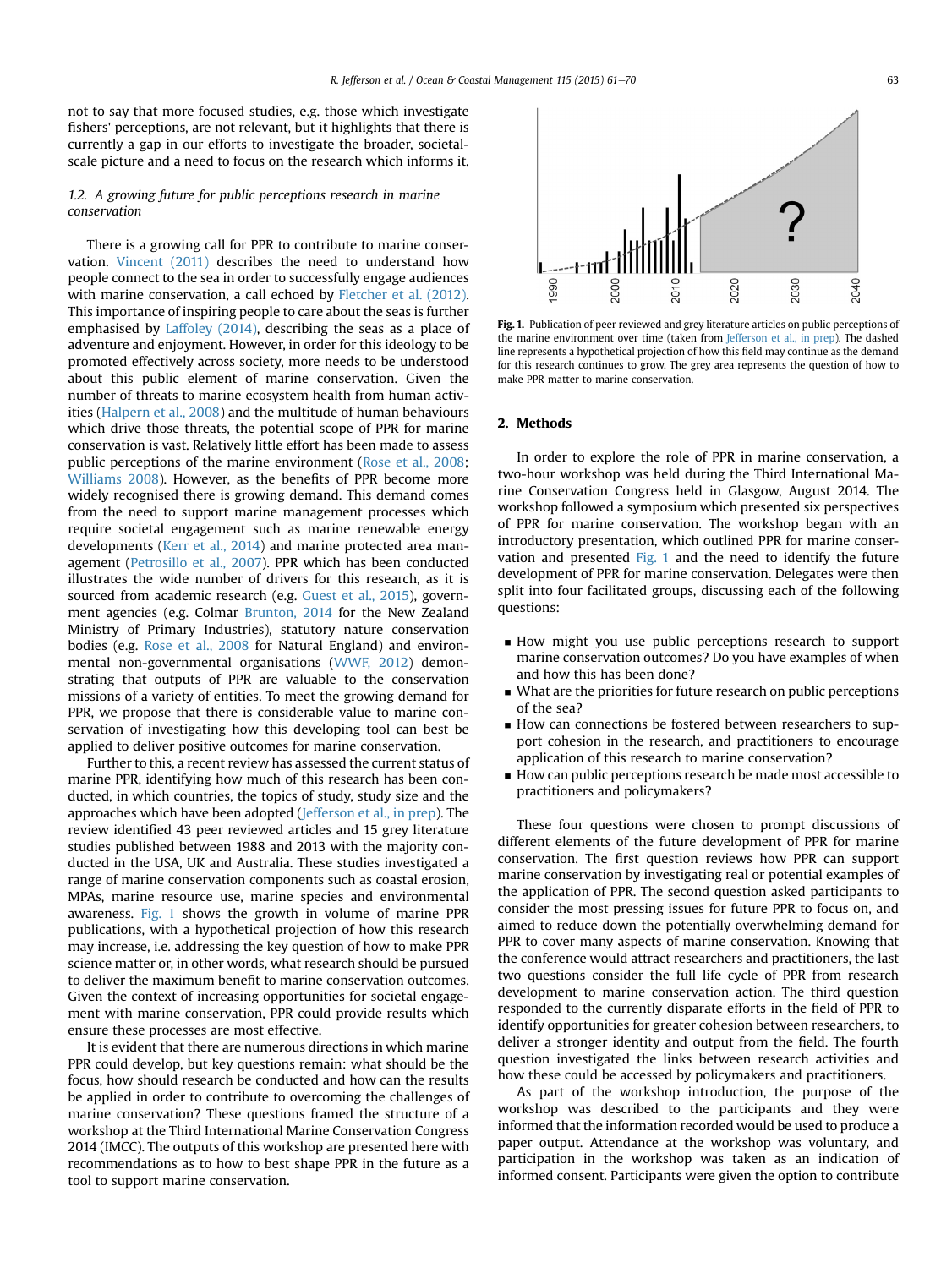<span id="page-3-0"></span>to the group discussions but request their comments were not recorded if they wished.

Facilitators led a carousel discussion giving each group an opportunity to comment on each question. All groups had the opportunity to review the comments made by previous groups, and successive groups had reduced time to contribute to each question. The comments of each group participant were captured on flipcharts, with participants asked to check for accuracy as these were scribed. The comments of all groups were visible throughout the workshop. These notes were then transcribed by each facilitator shortly after the workshop. All transcribed results were then analysed by the lead authors who conducted text analysis for emergent themes, both as responses to each question and between the questions. These themes were then discussed by all authors to elucidate the key observations and recommendations from the workshop.

Through analysis of the data, four key themes emerged: 1) the benefits of PPR to marine conservation; 2) priorities for future PPR to support marine conservation; 3) interdisciplinary research collaboration to deliver PPR; and 4) making PPR accessible to marine practitioners and policymakers. Anonymised quotes from the workshop transcripts are included below, indicated by italicised text. The results are discussed and from the findings, a series of recommendations are made on how PPR science can matter to marine conservation.

# 3. Results and discussion

This section presents and discusses the findings of the workshop, based on the discussions of the workshop participants. A total of 37 delegates attended the workshop. Formal assessment of age, country of residence and sector or discipline was not conducted; however the group was approximately 60% female, 40% male. Discussions with facilitators revealed that participants were from a range of countries across Europe, North America and Australia and a range of backgrounds including academic and practitioner. This variety of cultural and technical background not only provides a valuable coverage of the different angles of PPR, but also testifies that PPR is increasingly of interest across disciplines and sectors.

# 3.1. The benefits of public perceptions research for marine conservation

This pivotal discussion allowed participants to identify the ways in which PPR could be applied to support marine conservation outcomes. Without identifying such benefits, PPR is interesting but will provide little added-value to the marine conservation challenge. A number of applications emerged, beginning with assessing public knowledge of the seas: what do people know about marine environments, species and problems? Are they aware of conservation issues relevant to marine environments? Are they informed about the drivers of these issues or about the impacts of their own behaviours? These questions overlap with elements of Ocean Literacy and examples of such research include investigations of children (e.g. [Cummins and Snively, 2000\)](#page-8-0), teenagers (e.g. [Nordstrom and Mitteager, 2001; Plankis and Marrero, 2010](#page-9-0)) and adults (e.g. [Steel et al., 2005](#page-9-0)).

Yet, there was agreement among participants that PPR should go beyond simply understanding an audience's level of Ocean Literacy, illustrating a move away from the "knowledge deficit" approach which states that providing knowledge to an otherwise ignorant audience will achieve a conservation behaviour change (and illustrated as flawed in many circumstances (e.g. [Bauer et al., 2007;](#page-8-0) [Kollmuss and Aygeman, 2002](#page-8-0))). Such agreement also highlights the importance of acknowledging the heterogeneity of perceptions within a population as, for example, a group could have a similar knowledge of a marine conservation issue but respond to different engagement approaches. The participants' interest in considering multiple variables of human behaviour aligns with the increasing incorporation of social science disciplines into conservation. In other words, PPR offers opportunities to explore the values, emotions and cultural connections that exist between society and the sea, because "understanding cultural context is critical to understanding how people engage with the sea". This was considered to enable a deeper appreciation of how the sea influences or is part of an audience's identity or sense of place.

The emotional components of a person's connection with the sea are recognised as being part of the resonance of marine conservation engagement [\(Fletcher et al., 2012; Koss and Kingsley,](#page-8-0) [2010; Orams, 1995\)](#page-8-0). By understanding emotions, engagement can be more than a knowledge transfer exercise, and can inform approaches by talking to the heart, not to the mind. Participants stated that PPR which investigates these deeper variables provides opportunities for connection and greater involvement through "building on uniqueness of an area, feelings of pride and identity" and "reviving cultural and historical feelings towards the marine environment", and can inform more effective conservation strategies (e.g. [Jobstvogt et al., 2014; Koss and Kingsley, 2010\)](#page-9-0). An example of the potential role of cultural connection in marine conservation was provided by one participant who highlighted work at Bien Unido Reef Marine Park in the Philippines, which is threatened by blast- and cyanide-fishing. Through understanding the cultural connections between society and the sea, religious statues were placed underwater resulting in dramatic declines of illegal activities (pers comms, Nino Rey Boniel), thereby supporting the marine conservation objectives of the Park through the alignment of such priorities with cultural values (in line with [Hitzhunsen and Tucker,](#page-9-0) [2013\)](#page-9-0). The use of PPR can support the understanding of these cultural links, and identify where such opportunities could be incorporated into future marine conservation actions.

Participants suggested that PPR could be used as a foundation to build shared languages which could bridge boundaries between stakeholders. PPR into associations of different audiences with the sea enables shared languages to be found and language commonalities across sectors to be identified, rather than only applying the language of one sector [\(Voyer et al., 2015\)](#page-9-0). An area where such processes are studied and applied is where Traditional Ecological Knowledge is involved. As "Traditional Ecological Knowledge is a complex of cultural beliefs, understanding, and practices, and is adapted to its specific social-ecological environment" [\(Lam, 2014\)](#page-9-0), there is clear scope for PPR. Further examples of cross-sectoral collaboration in marine conservation come from the citizen science literature, whereby non-specialist volunteers support science and management by collecting data (for instance in the water  $-e.g.$ on the distribution of species [\(Cerrano et al., submitted](#page-8-0)) or along the shore  $-$  e.g. mapping debris distribution, [\(Bravo et al., 2009\)](#page-8-0)) or co-creating participatory activities [\(Cerrano et al., submitted\)](#page-8-0). PPR can benefit the design of effective citizen science programmes identifying shared grounds and languages  $-$  for example building upon the attachment to common attributes of the same marine habitat. This leads to increased mutual trust and understanding, and ultimately supports the implementation of both the programme and of the derived management decisions [\(Hammerton](#page-9-0) [et al., 2012\)](#page-9-0). Furthermore, besides being scientifically sound and practically implementable, successful citizen science programmes need to keep volunteers engaged so that activities can be carried out over large spatial and temporal scales. Here, participants considered that PPR can help tailor often disregarded  $-$  yet crucial aspects of the overall experience, such as the alignment of sampling designs and promotional campaigns with motivations for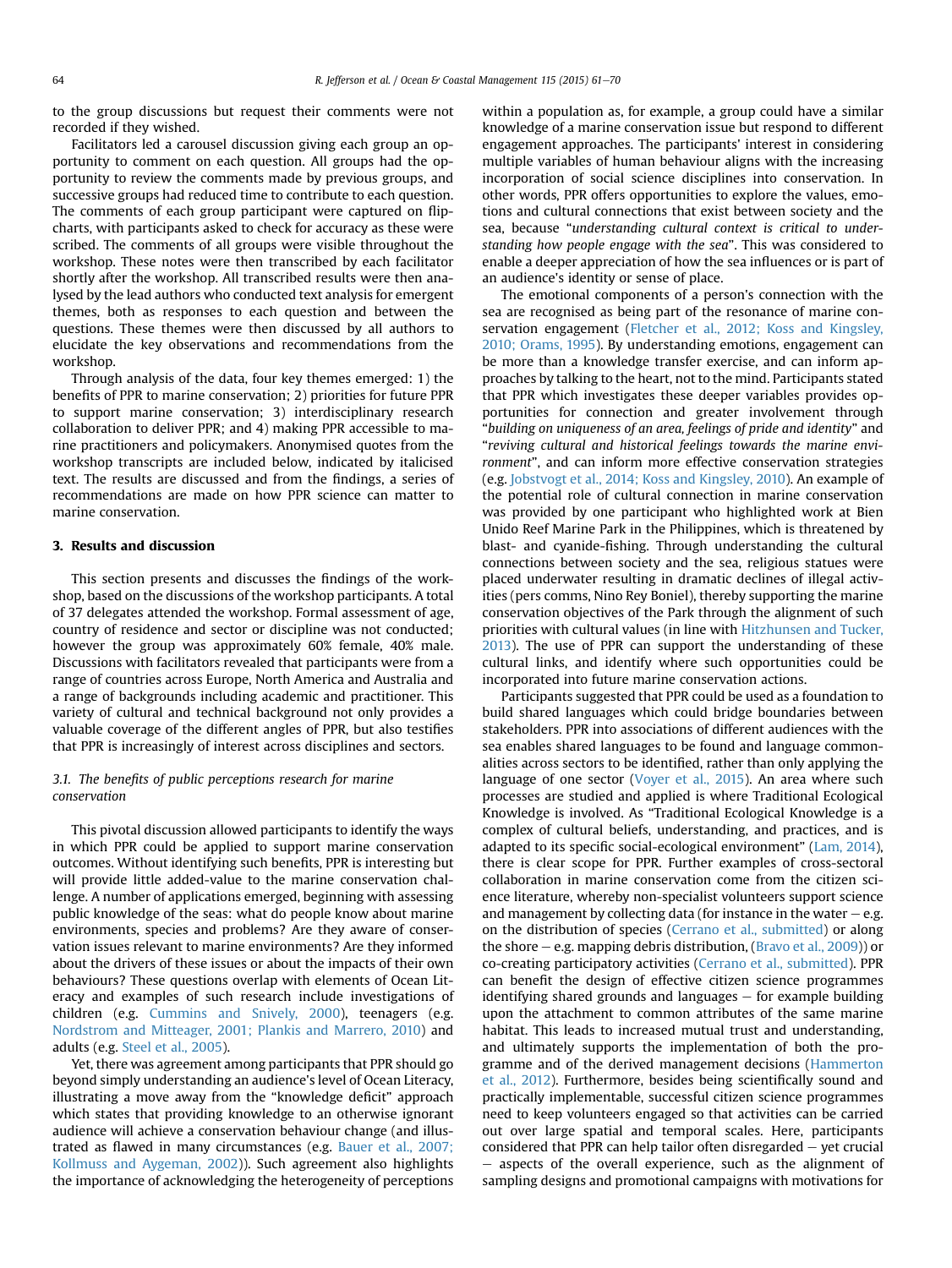<span id="page-4-0"></span>volunteering, or the provision of rewarding feedback that resonates with these [\(Koss and Kingsley, 2010; Campbell and Smith, 2006\)](#page-9-0).

Workshop participants recognised that traditional conservation messages may "preach to the choir", whilst issues of doom and gloom disengage audiences. Beyond the marine conservation world, there is a drive to find new ways to engage audiences with environmental behaviour changes, nature and issues of sustainability, e.g. Common Cause [\(Crompton et al., 2010](#page-8-0)). Participants believed this should be investigated for the oceans too. Within marine conservation, the growing presence of the Ocean Optimism message (e.g. [www.oceanoptimism.com](http://www.oceanoptimism.com)) is becoming a philosophy to build positivity in the face of the many negative conservation stories about the seas. Ocean Optimism and approaches such as Common Cause tap into the emotions and values of an audience in order to engage audiences with conservation. PPR was seen to provide support to these approaches by investigating the emotions and values of the target audiences and how people respond to these approaches, thereby identifying the resonance points where engagement can be most effective.

Concerning effectiveness, participants considered a key role of PPR to be in assessing the outcomes of public engagement activities to identify successful interventions. This could relate to obtaining the greatest impact on audiences, changing knowledge, behaviours or values, and consequently assessing how this influences policy makers or delivers wider conservation benefits. Participants also recognised that, although considerable effort is put into the engagement of audiences for marine conservation, there is limited research into the benefits this delivers (but see, for instance, [Koss](#page-9-0) [and Kingsley, 2010; Hammerton et al., 2012; Cerrano et al.,](#page-9-0) [submitted\)](#page-9-0). This results in limited feedback to managers and policy makers to inform improved public engagement in the future. Examples come from research on recreational SCUBA diving. There is a growing body of literature about the human dimension components involved in divers' underwater behaviour [\(Milanese et al.,](#page-9-0) [2013\)](#page-9-0). This type of research, which includes aspects of PPR, has led to the development of structured programmes aimed at increasing divers' environmental awareness and reducing their negative impacts (e.g. NOAA's Blue Star, http://fl[oridakeys.noaa.gov/](http://floridakeys.noaa.gov/onthewater/bluestar.html) [onthewater/bluestar.html](http://floridakeys.noaa.gov/onthewater/bluestar.html) or UNEP's Green Fins, [www.green](http://www.greenfins.net)fins. [net\)](http://www.greenfins.net). There is evidence supporting the effectiveness of such programmes in terms of improved underwater behaviour [\(Hunt et al.,](#page-9-0) [2013; Krieger and Chatwick, 2012\)](#page-9-0). Less is known about the potential long-term changes in knowledge, attitudes, beliefs and values of divers or others engaged in marine activities, whether professional, conservation-oriented or recreational. More generally, however, a significant body of psychological research does suggest that the adoption of one type of environmentally-friendly behaviour (such as recycling) can lead to the adoption of other, similar behaviours under some circumstances ([Truelove et al., 2014;](#page-9-0) [Th](#page-9-0)ø[gersen and](#page-9-0) Ö[lander, 2003](#page-9-0)). Longitudinal research with volunteers on environmental stewardship programmes has also found that maintaining an active involvement in these activities over time can lead to changes in personal outlook and behaviour, for example spurring greater participation in environmental activism and conservation behaviours at home ([Ryan et al., 2001](#page-9-0)). By investigating these aspects in more detail in the area of marine conservation, PPR could give strength to existing programmes and support conservation well beyond context-specific effects (e.g. from SCUBA diving to everyday life).

Workshop participants identified a range of approaches in using PPR for marine conservation. These started with questions around audience knowledge and understanding of issues, which can be addressed using questionnaire surveys and interviews. The investigation of emotions and cultures require more in depth methods, including application of frameworks such as Kellert's typology of values ([Kellert, 1996\)](#page-9-0) and more specialist understanding of environmental psychology methods and literature (e.g. [Kollmuss and](#page-9-0) [Aygeman, 2002](#page-9-0)). The assessment of the impacts of engagement efforts requires PPR to be integrated within a project from the earliest stages, potentially allowing pre and post intervention comparisons of key variables such as behaviour. All these approaches entail the availability of suitable methods, expertise and resourcing. Further components of effective PPR pipelines (from design to delivery of results and uptake by policy and society) are considered in the following sections.

Finally, participants noted that PPR which does not directly investigate marine-related aspects can still be used to support marine conservation. An example of this is Rare [\(www.rare.org\)](http://www.rare.org) which conducted demographic research into who was littering beaches in New Jersey. The results identified key polluters as men aged  $18-25$  years and mothers aged  $30-40$  years. PPR was then conducted to understand what was important to these groups (i.e. cars, as a status symbol for young men and a practical necessity for mothers), how these interests linked to the issue of littering and finally how to develop targeted direct marketing which resonated with these audiences - and led to reduced beach littering.

This section has described numerous ways through which PPR can positively contribute to achieving marine conservation objectives. PPR can be used at different stages of marine conservation action, from establishing understanding of new issues through to evaluating the efficacy of public engagement campaigns.

## 3.2. Priorities for future research on public perceptions of the sea

The marine environment is diverse in its flora and fauna, habitats and issues. As a consequence, the list of potential subjects on which to understand public perceptions could become long and unwieldy. Recognising this, the workshop participants discussed a number of immediate priorities for this field as it moves forward. One particular issue which emerged was the subject of deep sea mining. This is a rapidly developing industry, with exploration and extraction licensed in several areas ([Mengerink et al., 2014\)](#page-9-0). The newness of this issue prompted the initial need for PPR to assess baseline public perceptions of the deep sea, focused around audience knowledge. Participants stated that this would assess public knowledge of the deep sea  $-$  the seascapes, species, habitats, awareness of oil and gas extraction, or that there are these other extractive uses of the sea, besides fishing. However, these questions are based on measuring public knowledge  $-$  essential as a foundation but with limited benefits for conservation efforts. Workshop participants felt that PPR must go beyond knowledge assessment to include values and emotions to deliver the maximum marine conservation benefit: "what about values  $-$  what do people feel about the sea and the deep sea?" Participants discussed how to understand "what makes most people tick when it comes to the sea?" in order to better appreciate how people relate to and are affected by the marine environment. Emotions and values mapping of sectors and coastal communities were proposed as methods which could address these questions, supporting a more real understanding of the impacts of the sea on people's lives.

A number of priority research questions were recorded from participant discussions. These represent a range of types of PPR, from knowledge assessment (as with deep sea mining), specific connections with behaviours or issues, to broader questions about marine conservation and the impact of engagement:

**Example 2** Climate change: how do people connect the sea to the abstract notion of climate change, e.g. through sea level rise, ocean acidification, changes in species present?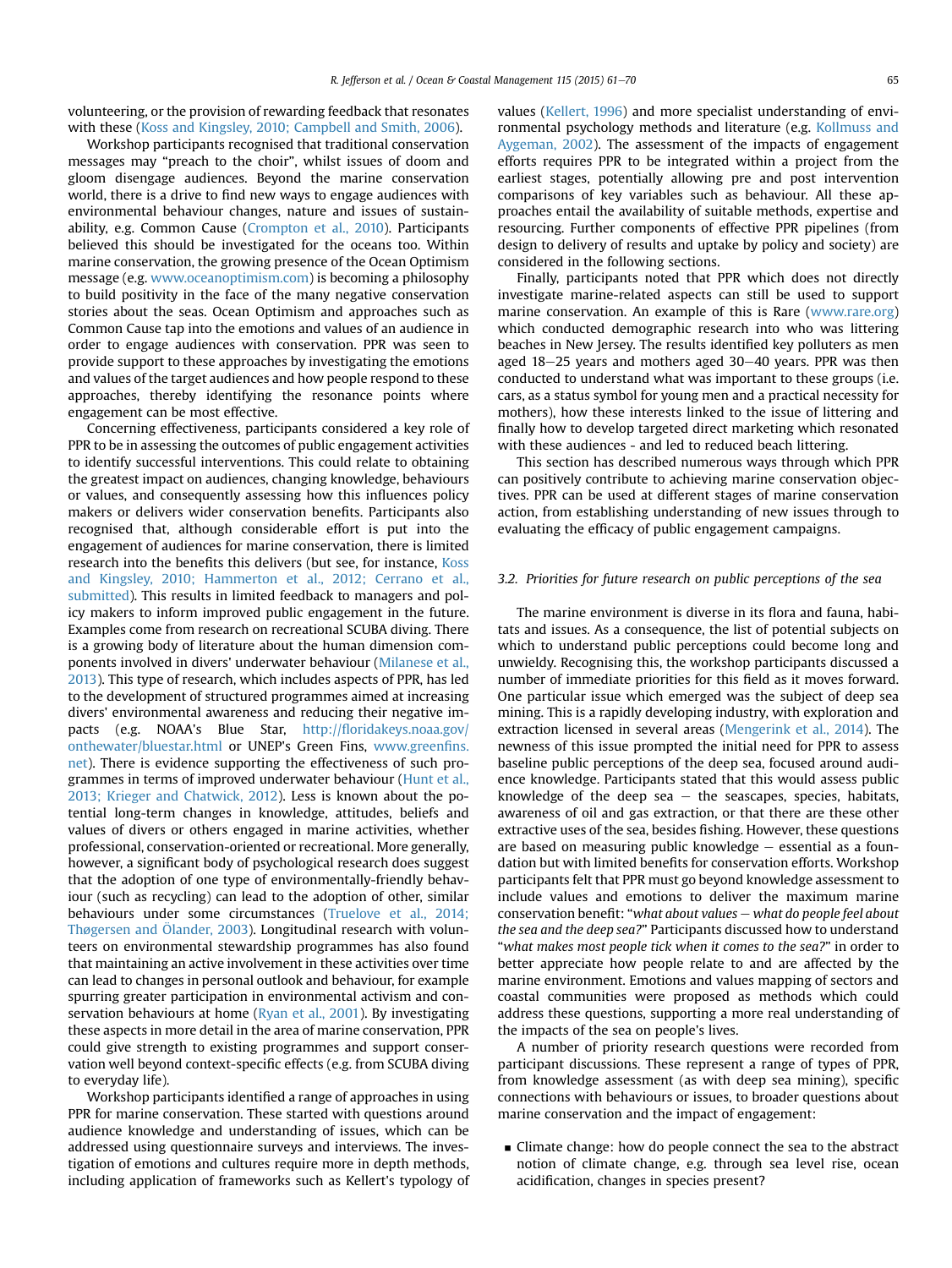- <span id="page-5-0"></span>**•** Pollution/plastic: do people make the link between the rubbish that can be seen, some of which are recognisable household items, and their own behaviour?
- Do people think that fish from the sea is clean and healthy?
- How do people perceive food security of seafood species?
- **Do people perceive a link, or could they, between the sea and** our health e.g. food from aquaculture?
- What are the ecosystem benefits to people from the sea, and how do people perceive these benefits?
- **What about the sea as the 'last frontier'? Does the idea of** exploration of the unknown engage people?
- **I** Where do people access information?
- If people knew more about the sea, would they take action?
- **Do aquaria change the perceptions of the sea of people who do** not visit marine environments?
- $\blacksquare$  Can we assess the impact of marine conservation campaigns on people's perceptions?

These questions cover a range of scales of issues, concepts and connections, and represent the considerable opportunity for PPR to contribute to societal engagement with marine conservation. Through understanding questions such as these, participants considered that there would be great potential to inform marine conservation action to engage public audiences through effective application of PPR.

Participants also felt that there is a need to understand different audiences, within and beyond the public. A single "public" audience may have a variety of perceptions, and workshop participants agreed that PPR can be used to identify how perceptions vary within a single audience. Issues of sector representation were also discussed, for example, where representatives in policy consultations "espouse different views or values to those of their members". Therefore, PPR can ground-truth and add further input to policy processes. Additionally, investigating policy makers as an audience was of interest as "policy makers are people too: what do they know and feel about the sea? What influences them?"

Reflecting further on the different types of PPR which can be conducted, and the discussions from Sections [3.1 and 3.2,](#page-3-0) Table 1 provides an overview of these types, and describes how they can be applied in marine conservation settings. A number of these types may be combined within one study, or used in isolation, depending on the particular research need. Not all PPR types are suited to all subjects, however there is some element of development, with knowledge assessments being particularly relevant for newly emerging issues, and more in-depth studies, such as emotional connections to the sea, being more relevant as a greater understanding of the target audience is needed. The variables of education and information and marine experience are not specifically PPR types, but are included here as these two variables are recognised as contributing a considerable amount to understanding society's connections with the sea (e.g. [Jefferson et al., 2014\)](#page-9-0).

This list of priorities and the many types of PPR which are available (Table 1) illustrate the potential for PPR to fill the grey area indicated in [Fig. 1.](#page-2-0) It is evident that there is considerable interest in pursuing PPR to better understand many elements of the connection between society and the sea. There is scope to learn about some of these issues from existing research, some of which may not be exclusively marine. For example, links between human health and seafood could be informed by research on perceptions of farming and human health (e.g. [Weatherell et al., 2003\)](#page-9-0). It is likely, however, that focused marine PPR will be highly valuable and will add new dimensions to marine conservation action.

There are many subjects which could be explored using PPR, and the scope for growth of this field is considerable. The priorities proposed here include particular issues as well as investigating components of the relationships between society and the sea to inform more effective engagement approaches.

# 3.3. Connecting disciplines and facilitating public perceptions research

Although marine PPR is a growing research area, it is relatively disparate and includes researchers working in both natural and social science disciplines [\(Jefferson et al., in prep](#page-9-0)). PPR is interdisciplinary at both the research and application phases and can benefit from input from many disciplines, such as environmental psychology, conservation marketing, arts and graphic design. These disciplines need to work alongside marine experts in order to fully connect the PPR with the marine conservation issue being addressed. As the field of PPR grows, it is useful to consider the ways in which it could be made more efficient and effective through cross-discipline collaboration. Here we discuss the question of

#### Table 1

Overview of types of public perceptions research.

| Type of research                         | Description                                                                                                                                                                                                                                                                                                                                                          |
|------------------------------------------|----------------------------------------------------------------------------------------------------------------------------------------------------------------------------------------------------------------------------------------------------------------------------------------------------------------------------------------------------------------------|
| Knowledge                                | Assessing how much an audience knows about a given marine subject, issue or species. Particularly used for newly emerging issues<br>e.g. ocean acidification, deep sea/deep sea mining or situations where relatively little is known about the public perceptions                                                                                                   |
| Heterogeneity of<br>audience perceptions | Relevant in almost any study, as it assesses whether variables such as age, gender, social values are influencing perceptions.                                                                                                                                                                                                                                       |
| Cultural                                 | Identifying particular elements of religious relevance, identity of a coastal town or city, folklore which is important to the<br>population being studied.                                                                                                                                                                                                          |
| Emotions                                 | Identifying what emotions the sea creates in people e.g. fear, happiness, hope, whether positive or negative, and investigating<br>the drivers of these emotions.                                                                                                                                                                                                    |
| $Human - ecosystem$<br>interactions      | Investigating how the audience connect their actions, and those of others, with impacts on the sea, and also how they think<br>the sea influences them e.g. positive and negative impacts of behaviour choices such as seafood consumption; links between<br>seafood and human health; role of the sea in supporting their lifestyle through shipping or recreation. |
| <b>Behaviours</b>                        | Monitoring the types of behaviours which have positive or negative impacts on marine environments, and may be targeted<br>to change through a particular engagement.                                                                                                                                                                                                 |
| Concern                                  | Assessing what the audience are concerned about in terms of marine conservation, and, potentially, how this relates to other<br>concerns about non-marine and non-conservation issues.                                                                                                                                                                               |
| Positive connections                     | With a growing departure from gloom and doom focused conservation engagement, there is an increasing need to identify<br>the good things people associate with the sea.                                                                                                                                                                                              |
| Monitoring interventions                 | Monitoring what effects an intervention is having on the knowledge, attitudes, values or behaviours of a target population.                                                                                                                                                                                                                                          |
| Education and information                | Assessing the communication channels through which audiences gather information from. Identifying what knowledge<br>an audience wants about a particular marine conservation issue.                                                                                                                                                                                  |
| Marine experiences                       | Understanding the types of engagement people choose with the sea, whether this is direct e.g. visiting the coast, manufactured<br>e.g. aquaria, or indirect e.g. seeing marine documentaries.                                                                                                                                                                        |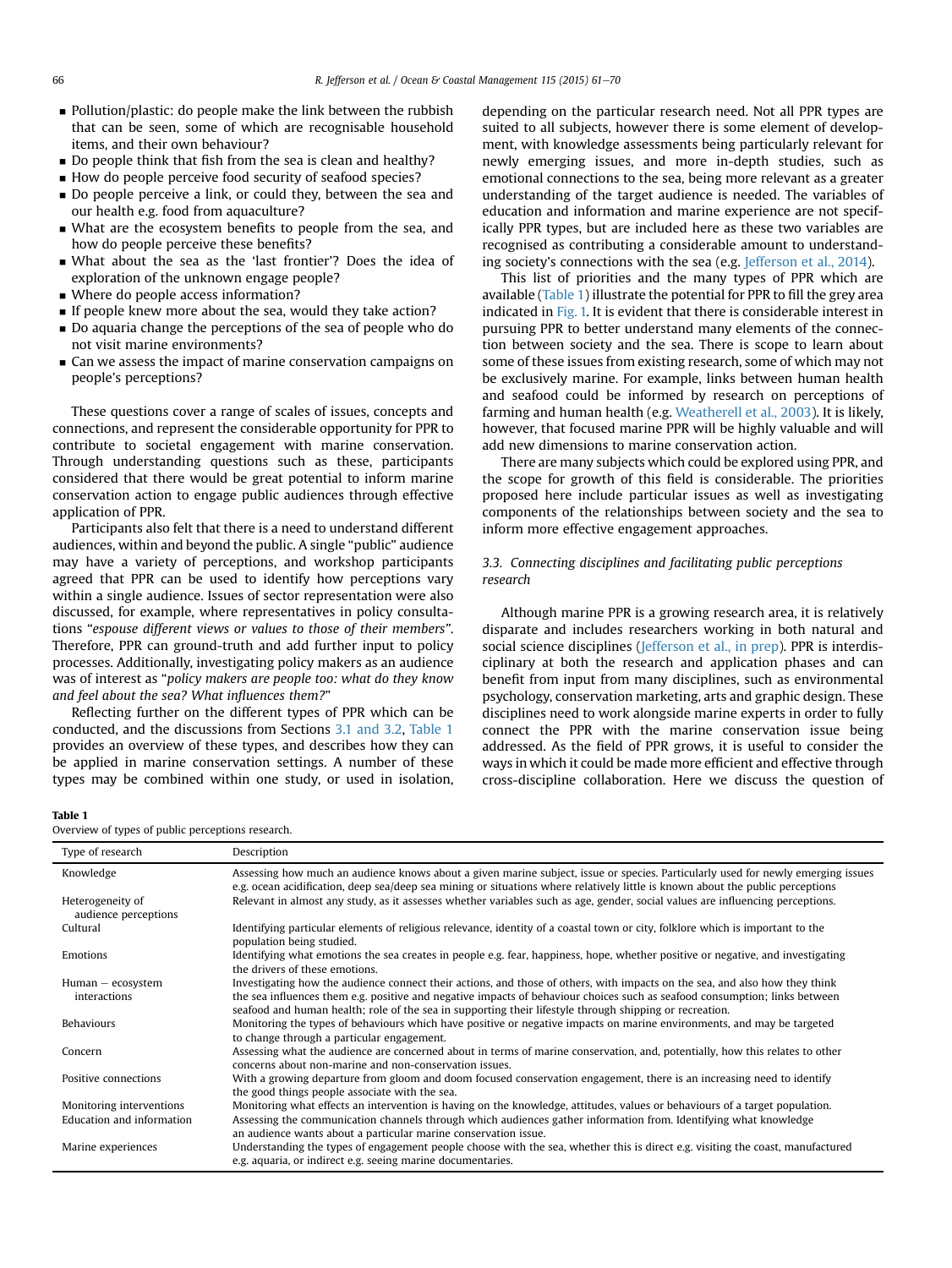bringing together researchers from a wide range of disciplines, considering some of the barriers to such interdisciplinary approaches and how to overcome these.

PPR is clearly interdisciplinary and is conducted by both academic and non-academic researchers. This leads to a group of active researchers who approach the subject from different angles, applying different paradigms to the work. Participants considered that as this group coalesce into a discipline focused around PPR for marine conservation, it will be a strength to draw on this diversity; however, drawing together these researchers could be complex. Participants felt that it would be important to be aware of these differences as efforts are made to bring together those interested in the field. As a way of addressing these differences, a recommendation was made by workshop participants that PPR could be considered as a useful tool to engage science, society and policymakers.

Participants recognised a number of barriers to PPR researcher connection within the academic infrastructure. The interdisciplinary nature of PPR can be a considerable obstacle to research funding, as much funding is focused within single disciplines. Additionally, there were concerns around the prevalence of issues around confidentiality and competition within academia which can lead to people not sharing ideas, a concern which is particularly relevant later in this paper where shared working at every stage of a research project is discussed (Section 3.4). Therefore, promoting trust across disciplines and between researchers is clearly essential to enabling collaborative PPR. The challenges of publishing PPR, again often due to its interdisciplinary nature, was also raised as a obstacle for researchers working in this field within an academic infrastructure, and one which is very difficult to overcome. The need for researchers to deliver activity which is of academic 'value' was not felt to foster increased PPR, as there was a feeling that this type of research may not be rated as having the greatest importance within universities and research institutions. Therefore there may be an opportunity for increasing focus of PPR in practitioner organisations, rather than within the academic sector. The potential for diverse communications outputs, such as blogs, was identified as important for PPR results but may also be a challenge as these may not be valued within the academic system, which could prohibit the interdisciplinary collaboration required for successful PPR.

A number of solutions were proposed by participants as mechanisms to engage researchers. In particular, the establishment of collaborative networks which bring together groups of researchers and practitioners to discuss methods, findings and new opportunities was highlighted. Similarly, a coordinating platform such as a collaborative web portal, through which PPR could be facilitated, and also enable those new to the field or interested in incorporating PPR into their research or conservation action to identify best practice, access support and network across the field. The importance of face-to-face meetings was highlighted as being very valuable to enable the development of research links and to pursue collaborative agendas. It should be noted that conferences provide a key opportunity for this, as seen within the International Marine Conservation Congress itself which had sessions on a number of themes relevant to PPR, including communicating marine conservation and application of marketing expertise to conservation. Collaboration can support the development of interdisciplinary teams and could enable PPR researchers to work with partners to catalyse the transition of research findings into marine conservation practice.

The diversity of disciplines and sectors involved with PPR presents an opportunity to create outputs which are of particular value to marine conservation, but it is also a challenge to delivering these outputs. Increasing efforts to work in interdisciplinary teams and involve multiple sectors with marine conservation can be adopted by those in PPR to support the success of this field.

# 3.4. Making public perceptions research accessible to practitioners and policymakers

Interventions which deliver successful marine conservation outputs usually require multiple actors and institutions, including researchers, practitioners and policy makers ([Ferse et al., 2010\)](#page-8-0). In order for PPR to inform interventions, participants recognised that the relevant institutions must be willing to engage with research development, receptive to the findings and willing to allow the findings to influence their public engagement processes. Therefore, consideration of how PPR can be made accessible to practitioners and policymakers is essential to ensure that PPR generates marine conservation benefit. The workshop participants discussed how this process would take place during the development of research projects, in the dissemination of research findings, and how to develop wider buy-in of PPR as a component of marine conservation.

#### 3.4.1. Research development

Workshop participants asserted that PPR should be driven by a need from a policymaker or practitioner, therefore partnerships between researchers and research users are required at the beginning of a project's development. This will involve a process of understanding who the practitioners or policymakers for PPR are, identifying the relevant actors who will apply the findings and ensuring that the research will deliver outputs which improve their marine conservation efforts. As the research is further developed, there should be transparency in the methods and aims of the research in order to build confidence in the quality of the research. A conversation around the understanding of representativeness of research was had, with a question about the need to understand how to communicate the reliability and confidence of the research. This is important given the range of studies which exist and could exist, and the care with which research findings should be applied. It was proposed that a series of criteria could be developed which would be applied to PPR research in order to support a quality assured approach.

#### 3.4.2. Results dissemination

Disseminating research to diverse audiences is a subject which has received much attention (e.g. [Bickford et al., 2012; Funkhouser](#page-8-0) [and Maccoby, 1971](#page-8-0)), and many similar issues were raised in the workshop regarding the dissemination of marine PPR. Participants were emphatic that researchers should look beyond peer-reviewed articles as their only communications channel and explore additional communication opportunities. It was considered that the communications should be concise and highlight key messages. The spatial coverage of the results should be described, and verbatim quotes used to give the research a human perspective. There were discussions of how to personalise the communications to the target audience, such as breaking down sample sizes to enable decision makers to identify the people most important to them and sending relevant information personalised to each policymaker. Participants also felt that researchers should be pro-active about sharing their findings, even prior to peer review. This reflects the wider discussions of this workshop question around inclusivity of actors throughout the research process, rather than only when the research is complete  $-$  the process and findings throughout are valuable, as well as the polished end product. A number of mechanisms for communications were proposed by participants as ways to deliver the ideas suggested above. Improving accessibility of peer reviewed articles and ensuring articles have key messages which can be converted into action was also a key recommendation from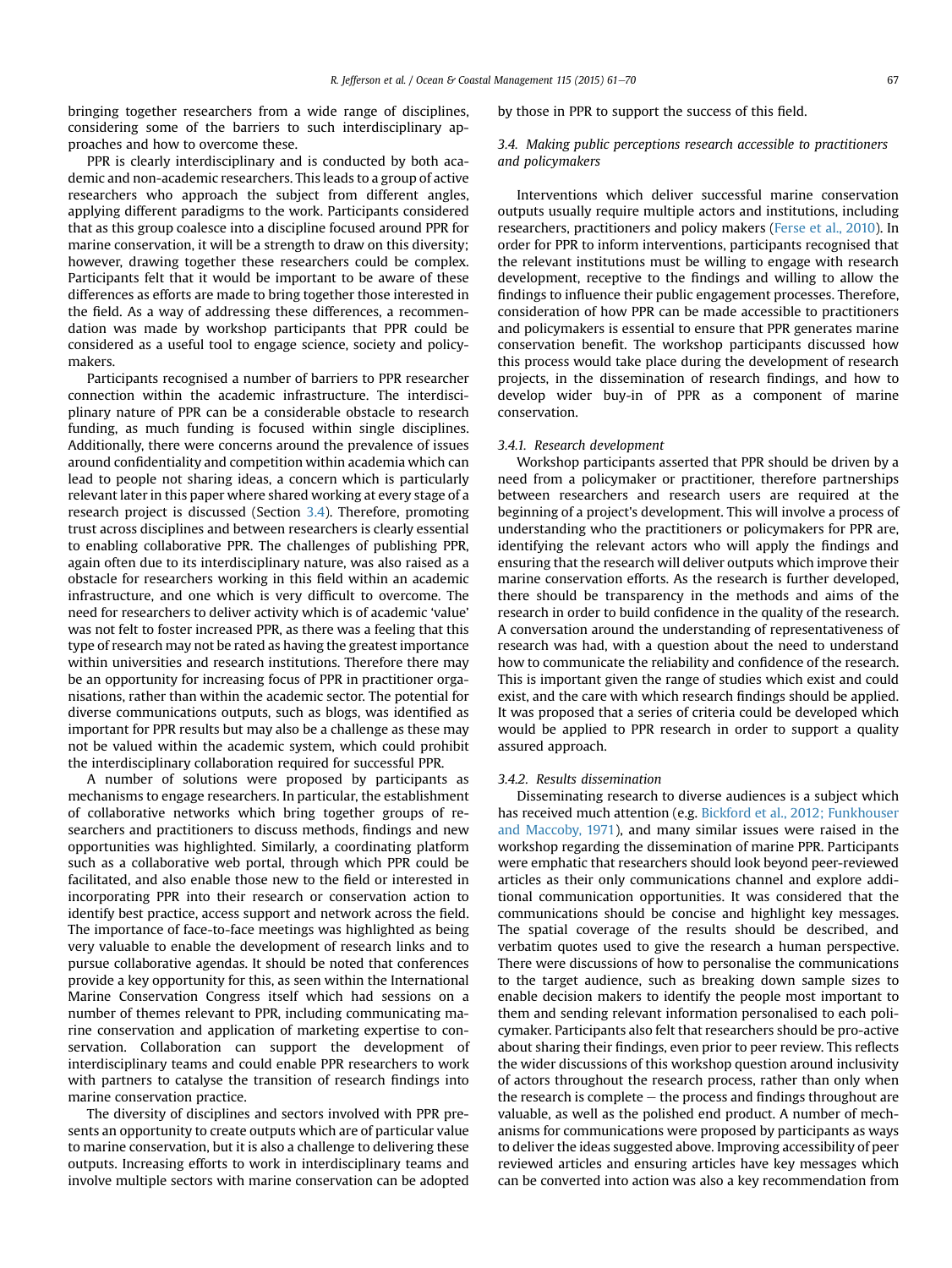the group. Using infographics and innovative images as a way to pique interest was thought to be an efficient communication tool to support these messages. Again, it should be noted that these types of outputs, which are highly valuable for PPR in marine conservation, may create a tension for researchers owing to the different criteria by which research outputs are measured.

Many of the suggestions above reflect discussions around the challenges of science communication [\(Royal Society, 2006\)](#page-9-0) and its role as a contributor to conservation science ([Lindenfeld et al.,](#page-9-0) [2012; Nisbet and Scheufele, 2009\)](#page-9-0). Similar communications challenges are faced by many science disciplines. Organisations such as the British Science Association provide guidance for science communication, which could provide a foundation for developing good practice in PPR communications (e.g. [http://www.](http://www.britishscienceassociation.org/science-society/public-engagement-resources-0) [britishscienceassociation.org/science-society/public-engagement](http://www.britishscienceassociation.org/science-society/public-engagement-resources-0)[resources-0\)](http://www.britishscienceassociation.org/science-society/public-engagement-resources-0).

#### 3.4.3. Broader buy-in of PPR

Beyond the specific actions of communicating particular research projects, participants felt that there was also a wider need to 'sell' PPR. This would involve increasing the profile of PPR as being beneficial to marine conservation, and as a source of credible research. Participants considered that a number of success stories to illustrate the impact of PPR were needed to begin to catalyse interest. It may be necessary to develop a greater understanding of how this research can support practitioners and policy makers through understanding the processes they are involved in, their needs and how PPR can contribute. There is also a need to emphasise the credibility of PPR, particularly as it is dominated by social science methods which may be unfamiliar in traditional conservation fields, and often requires working with disciplines and actors which may be more familiar with natural science processes and outputs.

To ensure PPR delivers outputs which can positively impact marine conservation, involvement of practitioners and policymakers is essential during research development and dissemination. Increasing the profile of PPR will help to create a receptive audience for such research, and the application of its findings.

## 3.5. Informing the development of future PPR

The paper began by recognising the potential for PPR to become an important discipline within marine conservation. There is increasing research activity in this field and growing interest in the results that these studies provide. A number of questions were proposed in Section [1](#page-0-0) which need to be addressed in order to shape the development of this field. The outputs of this study provide expert opinion on the answers to these questions and the future of PPR within marine conservation. In terms of what the focus of future PPR should be, the participants in this study considered PPR relating to new and emerging issues such as deep sea mining as well as established issues such as climate change and fisheries to be equally important. Research should consider all aspects of perceptions including knowledge, emotions, and the cultural associations between society and the sea. There is a clear message that PPR should be both interdisciplinary and cross sectoral, ensuring policy makers and practitioners are engaged at each stage of research development to keep research relevant to conservation need. The following sections propose a framework, based on the findings of this workshop, which supports application of PPR to overcoming the challenges of marine conservation.

## 3.6. Reflections on the study

This study provides a first step to discussing what is needed to

deliver maximum benefits of PPR to marine conservation. The findings illustrate a number of routes for potential benefits, and propose mechanisms for achieving these. The results and recommendations are limited by the number of participants involved in the workshop; however, the paper presents useful findings which will be of value to those working in research, policy or practice. The outputs do not constitute a formal review of the field, as a more substantial, structured and resource intensive process would be required to deliver such outputs. At this stage of the development of PPR in a marine context, the authors believe the paper makes a worthwhile contribution to this growing area.

### 4. Marine PPR: a working agenda

The paper reviews the discussions and contributions of the workshop participants. An overview of the findings is presented in [Fig. 2](#page-8-0), which proposes a framework for shaping PPR for marine conservation. The first column of the figure outlines the key conditions which can support the delivery of PPR and provide a positive context in which to maximise its benefits. This includes broad scale challenges, such as a positive policymaking environment which is receptive to PPR, and project specific factors such as working with practitioners or policymakers to identify PPR needs. The second column outlines the types of research which PPR can be used to address (see also [Table 1](#page-5-0)); these are the different types of research questions which could be addressed using PPR. At this stage of the framework, a project must select and apply the most suitable research method to deliver the project aims. Column three outlines the application of PPR findings into marine conservation processes: it is this stage which particularly benefits from the achievement of the context developed in column one. It could be assumed that column two could lead directly to column four, marine conservation benefits. However, the application of PPR to marine conservation is more nuanced, as the outputs of PPR are usually most powerful when integrated into other larger marine conservation processes, such as management mechanisms or community engagement. PPR presents a considerable opportunity which can complement the many other marine conservation actions already in use, but to do this, the translation of the research findings into the processes is required. As a final connection, achieving marine conservation benefits will have a positive effect for adoption of future PPR projects, as this illustrates the potential for making PPR science matter to marine conservation.

The framework provides guidance on the elements to be considered for applying PPR to marine conservation. Due to the diversity of potential applications of PPR, these are not precise stepby-step instructions which will suit all studies, rather an overview of the elements to be considered at each stage. It is likely that many issues or situations may revisit particular columns, perhaps returning to select new methods from column two as expertise grows (see discussion about [Table 1](#page-5-0) in Section [3.2\)](#page-4-0). As PPR gains an increasing presence in marine conservation, it is hoped that this framework will support researchers and practitioners to identify opportunities for PPR to deliver benefits, and to work together to achieve these.

Returning to the two themes of IMCC and this special issue, consideration is given to "making marine science matter" and progressing the philosophy of Ocean Optimism. There are many calls for increased application of the social sciences in conservation ([Sandbrook et al., 2013; Vincent, 2011; Mascia et al., 2003](#page-9-0)): a call echoed by the authors here. Equally, there is recognition that this is not an easy task owing to the considerable differences between natural and social sciences [\(Fox et al., 2006](#page-9-0)). PPR is an example of how social sciences can be integrated into existing efforts of natural science research, policy and practice to strengthen the conservation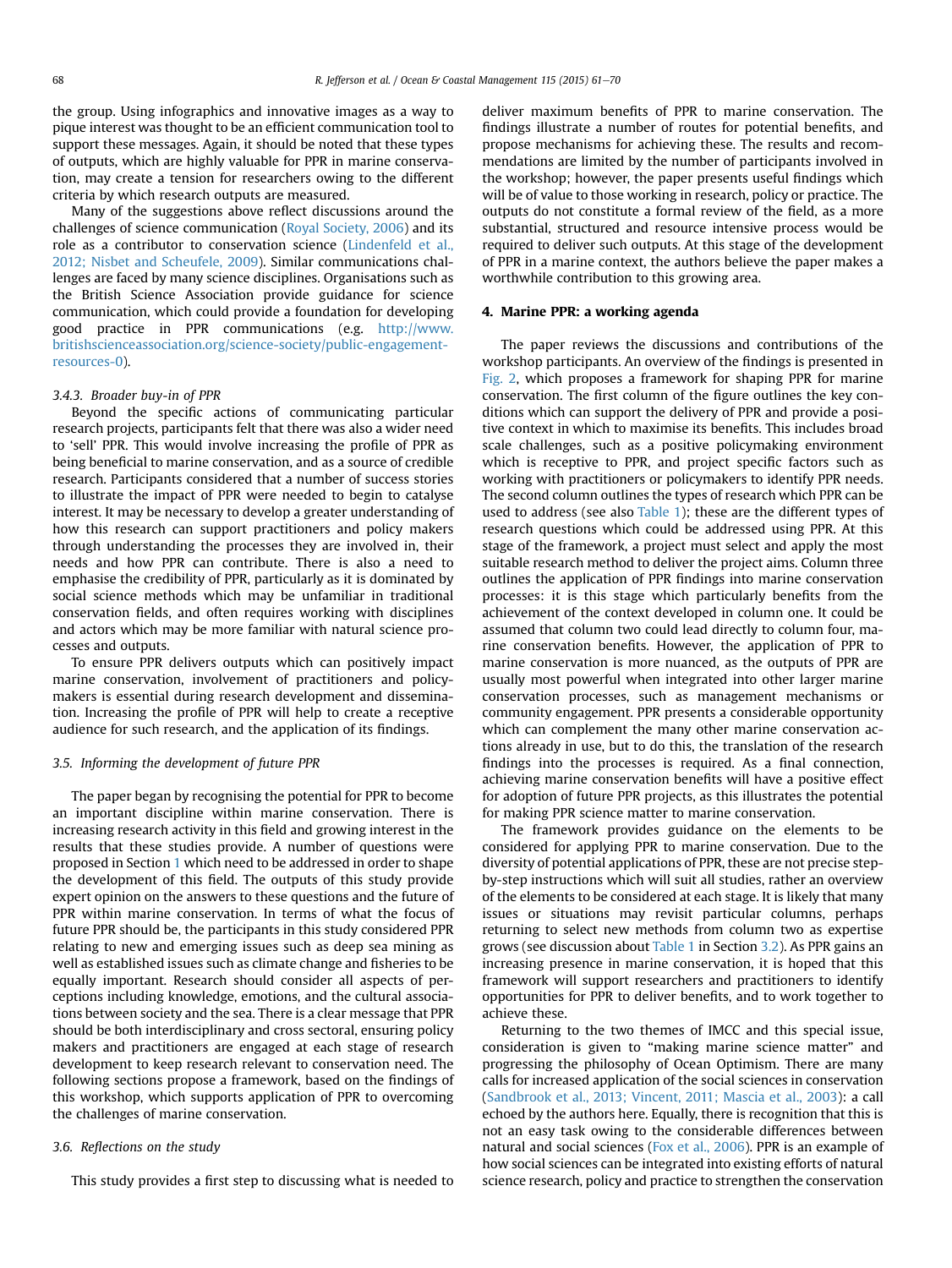<span id="page-8-0"></span>

Fig. 2. Framework to guide the application of public perceptions research into marine conservation action.

benefits of their outputs.

The workshop participants were in strong agreement that PPR is a powerful tool, and in the right settings (interdisciplinary working, meeting an identified need, research being communicated to action), it could deliver science which has great impact on marine conservation. This is particularly through the power of PPR to support more effective engagement between society and the sea and targeted outcomes such as behaviour changes. This feeling of having a tool with great capacity for change in itself led to considerable optimism. The enormity of the challenges facing marine conservation (e.g. [Halpern et al., 2008\)](#page-9-0) and the urgent need to catalyse stronger societal engagement with marine conservation in response to this (Fletcher et al., 2012; Vincent, 2011) is not lost on any of those who work in this field, regardless of their background discipline. The discussions within this workshop were filled with enthusiasm for the capacity of PPR to deliver science which shows how other people see the sea. This is the real power of PPR, as it gives the opportunity to be led by the people whose engagement is so crucial.

This paper reviews a breadth of opportunities of how PPR could contribute to marine conservation engagement and outcomes. PPR can be seen as the societal version of investigating the ecology and population of a species or habitat to inform management interventions to increase population of a target species. If society is to be an integrated part of marine conservation, we require societal baselines to be defined and interventions tailored to the audiences: this can be delivered by PPR.

## Acknowledgements

The authors would like to thank the workshop participants for their time and contributions to these questions. Thanks also go to the Society for Conservation Biology Marine Section for organising the International Marine Conservation Congress, which provided a forum for these discussions, and the other presenters within the Understanding Audiences symposium. The authors would also like

to thank two anonymous reviewers for their comments which led to improvements in this manuscript.

### References

- 4SEAS, 2010. 4SEAS Synergies between Science and Society for a Shared Approach to European Seas. Available at: [https://app.box.com/s/](https://app.box.com/s/5l8tp6blpxhuokknq4la) [5l8tp6blpxhuokknq4la](https://app.box.com/s/5l8tp6blpxhuokknq4la) (Last accessed 21.01.15.).
- [Bauer, M.W., Allum, N., Miller, S., 2007. What can we learn from 25 years of PUS](http://refhub.elsevier.com/S0964-5691(15)00167-2/sref2) [survey research? Liberating and expanding the agenda. Public Underst. Sci. 16,](http://refhub.elsevier.com/S0964-5691(15)00167-2/sref2)  $79 - 95$  $79 - 95$
- [Bickford, D., Posa, M.R.C., Qie, L., Campos-Arceiz, A., Kudavidanage, E.P., 2012. Sci](http://refhub.elsevier.com/S0964-5691(15)00167-2/sref3)[ence communication for biodiversity conservation. Biol. Conserv. 151, 74](http://refhub.elsevier.com/S0964-5691(15)00167-2/sref3)-[76.](http://refhub.elsevier.com/S0964-5691(15)00167-2/sref3)
- [Bravo, M., de los](http://refhub.elsevier.com/S0964-5691(15)00167-2/sref4) Á[ngeles Gallardo, M., Luna-Jorquera, G., Núnez, P., V](http://refhub.elsevier.com/S0964-5691(15)00167-2/sref4)ásquez, N. [Thiel, M., 2009. Anthropogenic debris on beaches in the SE Paci](http://refhub.elsevier.com/S0964-5691(15)00167-2/sref4)fic (Chile): re[sults from a national survey supported by volunteers. Mar. Poll. Bull. 58,](http://refhub.elsevier.com/S0964-5691(15)00167-2/sref4) [1718](http://refhub.elsevier.com/S0964-5691(15)00167-2/sref4)-[1726.](http://refhub.elsevier.com/S0964-5691(15)00167-2/sref4)
- [Campbell, L.M., Smith, C., 2006. What makes them pay? Values of volunteer tourists](http://refhub.elsevier.com/S0964-5691(15)00167-2/sref6) [working for sea turtle conservation. Environ. Manage. 38, 84](http://refhub.elsevier.com/S0964-5691(15)00167-2/sref6)-[98.](http://refhub.elsevier.com/S0964-5691(15)00167-2/sref6)
- [Capstick, S.B., Corner, A., Spence, E., Pidgeon, N.F., 2014. Public understanding of](http://refhub.elsevier.com/S0964-5691(15)00167-2/sref7) ocean acidifi[cation and implications for communication. In: Presentation given](http://refhub.elsevier.com/S0964-5691(15)00167-2/sref7) [at International Marine Conservation Congress, Glasgow, 15th August 2014.](http://refhub.elsevier.com/S0964-5691(15)00167-2/sref7)
- [Cerrano, C., Milanese, M., Ponti, M., 2015. Diving for Science](http://refhub.elsevier.com/S0964-5691(15)00167-2/sref8) [Science for Diving:](http://refhub.elsevier.com/S0964-5691(15)00167-2/sref8) [Volunteer SCUBA Divers Support Science and Conservation \(Submitted\)](http://refhub.elsevier.com/S0964-5691(15)00167-2/sref8).
- Colmar Brunton, 2014. Public Perceptions of New Zealand's Aquaculture Industry, 2014. Auckland, p. 95. Available at: http://www.fish.govt.nz/NR/rdonlyres. [A9048808-E118-40C7-A10F-1B8268F01559/0/publicperceptionsofaquaculture-](http://www.fish.govt.nz/NR/rdonlyres/A9048808-E118-40C7-A10F-1B8268F01559/0/publicperceptionsofaquacultureFINAL14082014.pdf)[FINAL14082014.pdf.](http://www.fish.govt.nz/NR/rdonlyres/A9048808-E118-40C7-A10F-1B8268F01559/0/publicperceptionsofaquacultureFINAL14082014.pdf)
- [Corner, A., Capstick, S.B., Pidgeon, N.F., 2014. Public Perceptions of Ocean Acidi](http://refhub.elsevier.com/S0964-5691(15)00167-2/sref9)fi[cation: Summary Findings of Two Nationally Representative Surveys of the](http://refhub.elsevier.com/S0964-5691(15)00167-2/sref9) [British Public Conducted during September 2013 and May 2014. Understanding](http://refhub.elsevier.com/S0964-5691(15)00167-2/sref9) [Risk Research Group Working Paper 14-01. Cardiff University.](http://refhub.elsevier.com/S0964-5691(15)00167-2/sref9)
- Crompton, T., Brewer, J., Chilton, P., Kasser, T., 2010. Common Cause; the Case for Working with Our Cultural Values. WWF, UK. Available at: [http://assets.wwf.](http://assets.wwf.org.uk/downloads/common_cause_report.pdf) [org.uk/downloads/common\\_cause\\_report.pdf](http://assets.wwf.org.uk/downloads/common_cause_report.pdf) (Last accessed 21.01.15.).
- [Cummins, S., Snively, G., 2000. The effect of instruction on children's knowledge of](http://refhub.elsevier.com/S0964-5691(15)00167-2/sref11) [marine ecology, attitudes toward the ocean, and stances toward marine](http://refhub.elsevier.com/S0964-5691(15)00167-2/sref11) [resource issues. Can. J. Environ. Educ. 5, 305](http://refhub.elsevier.com/S0964-5691(15)00167-2/sref11)-[324.](http://refhub.elsevier.com/S0964-5691(15)00167-2/sref11)
- [de Bruin, W.B., Bostrom, A., 2013. Assessing what to address in science communi](http://refhub.elsevier.com/S0964-5691(15)00167-2/sref12)[cation. P. Natl. Acad. Sci. U. S. A. 110 \(Suppl. 3\), 14062](http://refhub.elsevier.com/S0964-5691(15)00167-2/sref12)-14068
- [Doney, S.C., Fabry, V.J., Feely, R.A., Kleypas, J.A., 2009. Ocean acidi](http://refhub.elsevier.com/S0964-5691(15)00167-2/sref13)fication: the other CO<sub>2</sub> [problem. Ann. Rev. Mar. Sci. 1, 169](http://refhub.elsevier.com/S0964-5691(15)00167-2/sref13)-[192](http://refhub.elsevier.com/S0964-5691(15)00167-2/sref13).
- [Ferse, S.C.A., Costa, M.M., M](http://refhub.elsevier.com/S0964-5691(15)00167-2/sref14)áñ[ez, K.S., Adhuri, D.S., Glaser, M., 2010. Allies, not](http://refhub.elsevier.com/S0964-5691(15)00167-2/sref14) [aliens: increasing the role of local communities in marine protected area](http://refhub.elsevier.com/S0964-5691(15)00167-2/sref14) [implementation. Environ. Conserv. 1, 23](http://refhub.elsevier.com/S0964-5691(15)00167-2/sref14)-[34](http://refhub.elsevier.com/S0964-5691(15)00167-2/sref14).
- [Fletcher, S., Jefferson, R., McKinley, E., 2012. Exploring the shallows: a response to](http://refhub.elsevier.com/S0964-5691(15)00167-2/sref15)